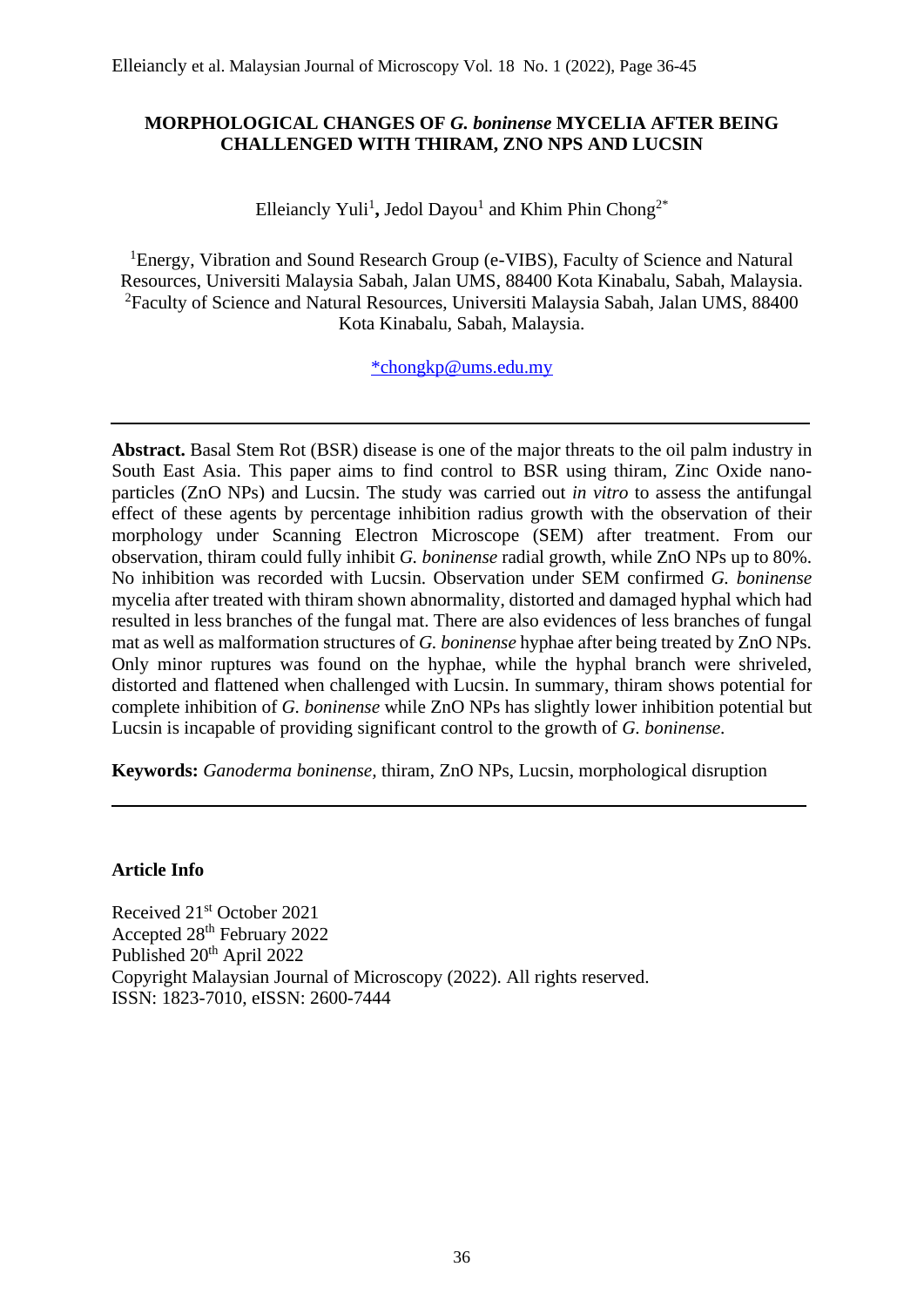#### **Introduction**

Basal stem rot (BSR) is a severe disease caused by a white rot fungus called *Ganoderma boninense* that may be the most detrimental disesase to the South East Asian oil palm sector [1]. In Malaysia, the economic losses due to BSR were estimated to be between RM225 million and 1.5 billion per year [2] as the disease reduces the yield of the infected palms either by direct loss due to falling of the infected palms, or indirect loss by limiting the yield, decreasing the weight or reducing the number of fresh fruit bunch (FFB) in infected but still living palms. Numerous strategies have been tried to reduce BSR, yet none of them have provided effective control to *G.boninense* [3-4] since most control measures just prolong the productive lives of diseased palms without curing them. Thus, alternative control methods may be needed to reduce the losses caused by the disease. This paper is presented an investigation on the use of some reported fungal control agents, but either was not yet tested on *G.boninense* or was not clearly documented on their inhibition capability, to assess their potential application to control *G.boninense* infection in oil palm.

Tetramethylthiuram disulfide (thiram) is a non-systemic fungicide (chemical formula:  $C_6H_12N_2S_4$ ) that belong to the group of dimethyl dithiocarbamate compounds categorized as not likely to be carcinogenic to humans. Thiram has been used for crop preventation from damage, to preserve harvested crops from deteriorating during storage or transportation, as a seed treatment to protect against fungal infections, and as a foliar application to manage diseases on vegetable and fruits crops, turf and lawns. The application of thiram in Malaysia's oil palm plantation has been reported by Kuntom *et al.* since 1999 where thiram was mentioned as one of the most common fungicides being used [5]. Thiram is a protectant chemical used to treat the open surfaces of *G.boninense* infected oil palm trees after surgery to prevent further decay. However, to this point of time, no formal report could be found on fungicide activity of thiram on *G.boninense*, and therefore justify the investigation carried out in this paper.

Zinc Oxide Nanoparticles (ZnO NPs) has a unique physical and chemical characteristic, making it the most significant metal oxide nanoparticles that is extensively utilized in various fields. ZnO NPs have several importance in the industrial and medical sectors including food packaging, healthcare, medical care, and also in decoration and construction. Recently, some studies demonstrated the antimicrobial activities of nanoparticles (NP) materials of ZnO. Amongst them, ZnO NPs were reported to have excellent antibacterial activity against bacteria like *Klebsiella pneumonia* and *Staphylococcus aureus* [6], effective in killing both Gramnegative (*Escherichia coli* and *Pseudomonas aeruginosa*) and Gram-positive bacteria (*S. aureus* and *Bacillus subtilis*) [7] as well as inhibiting fungal growth of *Aspergillus niger* fungus [8]. Unfortunately, the use of ZnO NPs against *G.boninense* have not been reported in any paper yet and thus it is quite intriguing to do so at least at the *in vitro* stage.

On the other hand, *Lactobacillus* (Lb) which is one of lactic acid bacteria genera, probably the most predominant genus of gram-positive, anaerobes or microaerophilic, aetolerant, rod-shaped and non-spore-forming bacteria. Lactic acid bacteria are thought to have antimicrobial activities due to the production of low-molecular-weight substances such as lactic acid, hydrogen peroxide, acetic acid, amino acids, reutericyclin, diacetyl, benzoic acid, 3 phenyl lactic acid, methylhydantoin, benzene acetic acid, mevalonolactone, 2-propenyl ester, 2,6-diphenyl-peperidine, as well as cyclic dipeptides [9]. Cyclic dipeptides and their structures have been broadly researched in their biological activity, specifically their antibacterial and antifungal properties [10]. Magnusson *et al.* reported the suppression of fungal growth by cyclic dipeptides, and their antifungal action was not exclusively linked to the production of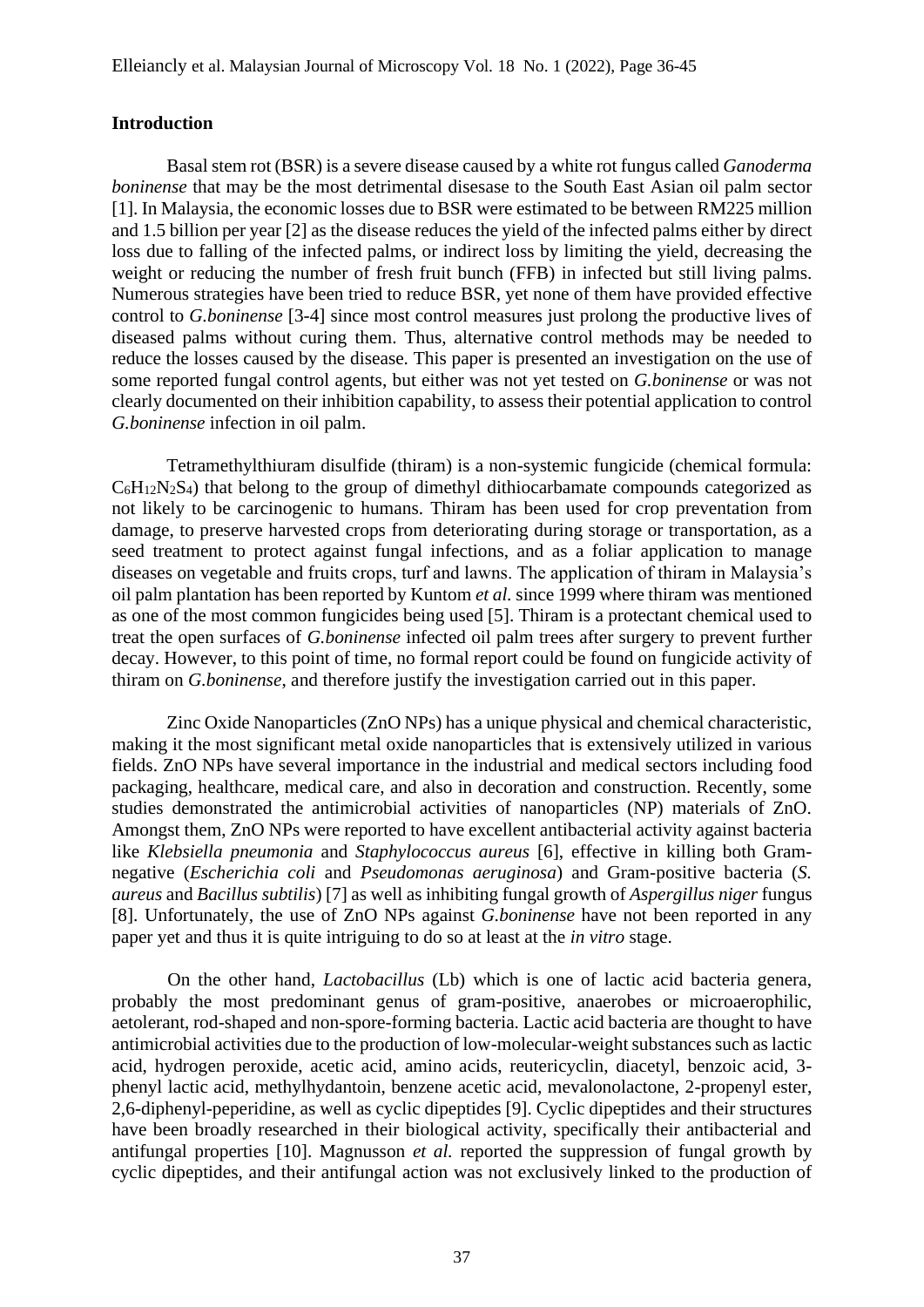organic acids [11]. In the populous Lb, *L. plantarum* is the most versatile strain with useful properties and is commonly used in various fermentation of food products such as in industrial fermentation and raw foods processing as it is listed as as generally recognized as safe (GRAS) and has qualified presumption of safety (QPS) status. Cycle (Gly-Leu) from *L. plantarum* was found to be antifungal substances against plant fungal pathogen *Fusarium avenaceum* (*Gibberella avenacea*) VTT-D-80147 [12]. Presently, *L. plantarum* LBP-K10 was found as the most effective antifungal strain from traditional fermented vegetables in Korea. Previous research by Kwak *et al.* reported that the isolated *cis-*cyclo(L-Leu-L-Pro) and *cis-*cyclo (L-Phe-L-Pro) from the culture filtrate of LBP-K10 had demonstrated impressive antifungal activity against *G. boninense* [13].

These three agents were chosen in this investigation based on anti-fungal activities reported in the literatures but without firm evidence on *G. boninense*. It is hypothesized that these agents would have some inhibitions capibility on *G. boninense* as it has on other fungus or bacteria, and therefore worth to be investigated.

## **Materials and Methods**

*G. boninense.* Pure culture of *G. boninense* was obtained from the Genetic Laboratory of Faculty Science and Natural Resources, Universiti Malaysia Sabah (UMS). The identification of the culture was confirmed earlier [14]. The culture was then sub-cultured on potato dextrose agar (PDA) and maintained at 25 ˚C until further use.

*Thiram.* Tetramethylthiuram disulfide (Sigma-Aldrich), commercially available and known as thiram, 97%, with molecular weight of 240.416 g/mol in the form of powder, was first obtained from a local supplier. A series concentration (0.010. 0.012, 0.014, 0.016, 0.018, 0.020, and 0.030) mg/ml of thiram was prepared by incorporating the respective thiram solution into PDA, with first thiram were dissolved in sterilized distilled water (5 ml for each concentration) before being incorporated into the media [15]. The media with the thiram solution were then poured into sterile petri dishes (9 cm in diameter).

*ZnO NPs.* A series of ZnO NPs (Sigma-Aldrich) with the concentraion of 2, 4, 6, 8, 10, and 20 mg/ml were prepared by incorporating the respective ZnO NPs solution into the PDA, with ZnO first dissolved in sterile distilled water (5 mL) before incorporated into the media. The media were then poured into sterile petri dishes (9 cm in diameter).

*Lucsin.* Lucsin product, the proline-cyclic dipeptides from the culture filtrate of LBP-K10 was obtained from Dr. Min-Kyu Kwak of Eulji University, South Korea. The product was autoclaved for 15 minutes at 121 ˚C and left to cool down. Lucsin was prepared for the treatment by incorporating the respective volume of Lucsin into the media with a series of concentrations in percentage (0.5%, 2.5%, 5%, and 10%) (Example: 0.1 ml of Lucsin dissolved in 19.9 ml of PDA to make up a 0.5% v/v). The media was then poured into sterile petri dishes.

*Treatment on G. boninense. G. boninense* plugs (0.8 cm diameter) were taken from the edge of seven days old cultures using the end of the sterile pipette tip and placed onto the center of each treatment plate, including the control plates. Agar plates with the PDA only served as control. All plates were incubated for 7 days at room temperature. All the experiments were performed in triplicates for each concentration.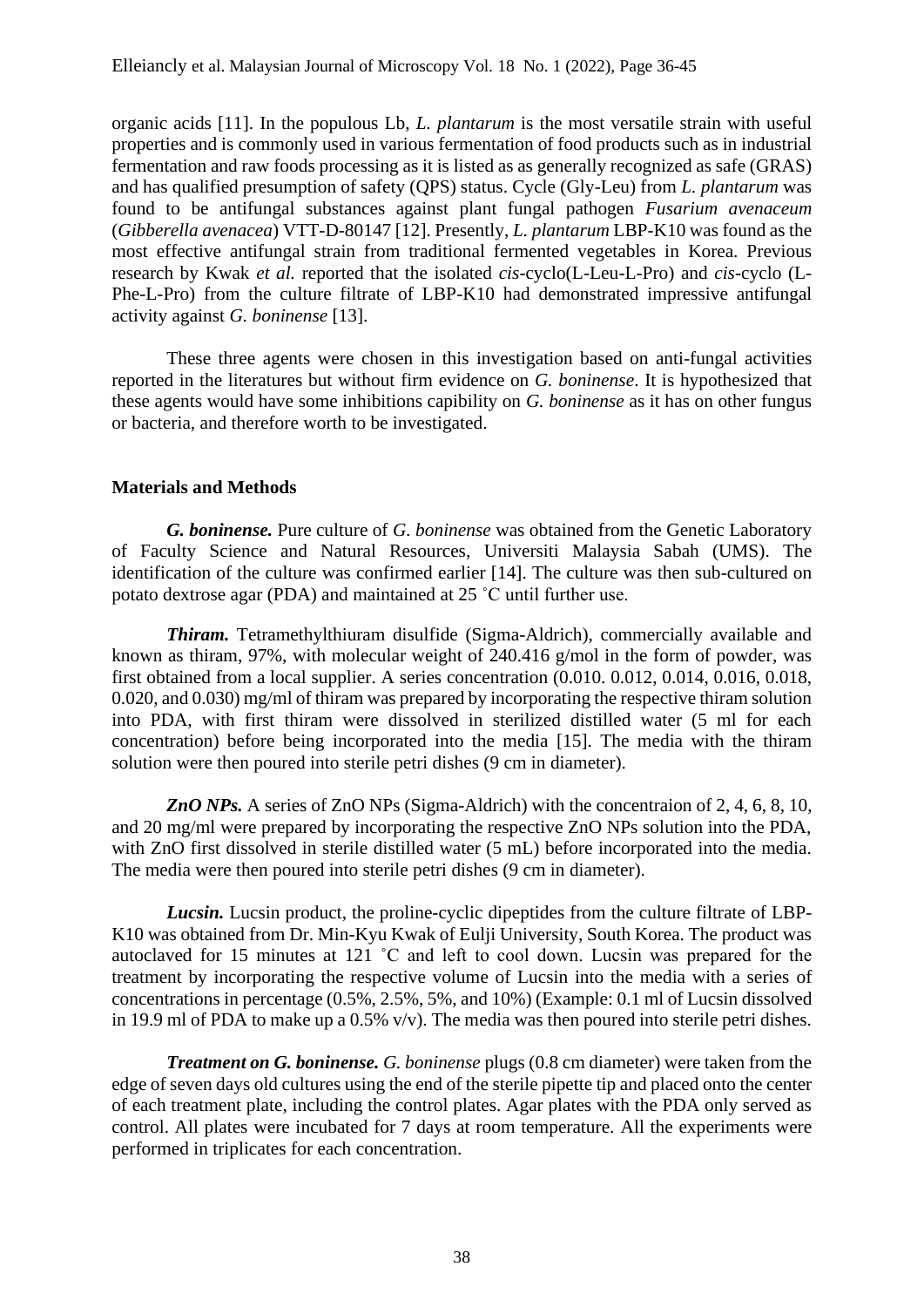*Measurement of the percentage inhibition radial growth (PIRG).* The radial growth of the colony was measured daily for 7 days. The degree of the inhibition was calculated based on the percentage inhibition of radial growth (PIRG) using the formula described below:

$$
PIRG = \frac{R_1 - R_2}{R_1} \times 100
$$
 (1)

where PIRG is the Percent Inhibition of Radial Growth, R1 is the Radial growth of *G. boninense* alone (control) and R2 is the Radial growth of *G. boninense* with treatment.

*Sample preparation for Scanning Electron Microscopy (SEM).* To observe the morphological changes of *G. boninense* hyphae after the different treatments, selected samples were examined using Zeiss EVO*®* 10 MA SEM at Biotechnology Research Institute (BRI), UMS. The agar plates with *G. boninense* fungal mycelia were first excised with a scalpel and trimmed 10 mm x 10 mm in size, and as thin as possible to minimize moisture. It was then airdried at room temperature in laminar flow for about 3 to 4 hours. After mounting the samples on aluminium stubs with conductive double-sided adhesive carbon tabs (NISSHIN EM. CO. LTD), it was sputter-coated with gold-palladium (Emitech K550x carbon coater) from different angles and viewed at 15 kV accelerating voltages.

*Statistical analysis.* All treatments were carried out in in triplicates. Thus, the PIRG obtained in the experiments were analysed and their significant in inhibiting *G. boninense* were compared using one-way analysis of variance (ANOVA) with the aid of Statistical Package for Social Science (SPSS) 22.0 software.

#### **Results and Discussion**

The pictorial growth of *G. boninense* after being treated with thiram, ZnO NPs and Lucsin is shown in Figure 1. It was found that lower concentration of thiram  $(0.010 \text{ mg/ml})$ failed to show inhibitory effect on *G. boninense*, while increasing the concentration from 0.012 mg/ml to 0.020 mg/ml gave low inhibitory effect to the mycelia of the pathogen, which resulted in a decrease mycelia radial growth (Figure  $1(a)$ ). The highest tested concentration of thiram in this experiment (0.030 mg/ml) gave a total inhibition to *G. boninense*.

Figure 1(b) shows the radial growth of *G. boninense* when challenged with ZnO NPs, where the radial growths were suppressed as the concentrations of ZnO NPs increased. All tested concentrations of ZnO NPs gave a significant inhibitory effect on *G. boninense*. However, for Lucsin, there is no inhibition occurs as the radial growth of the *G. boninense*  were same with the control at day 7 (Figure 1(c)).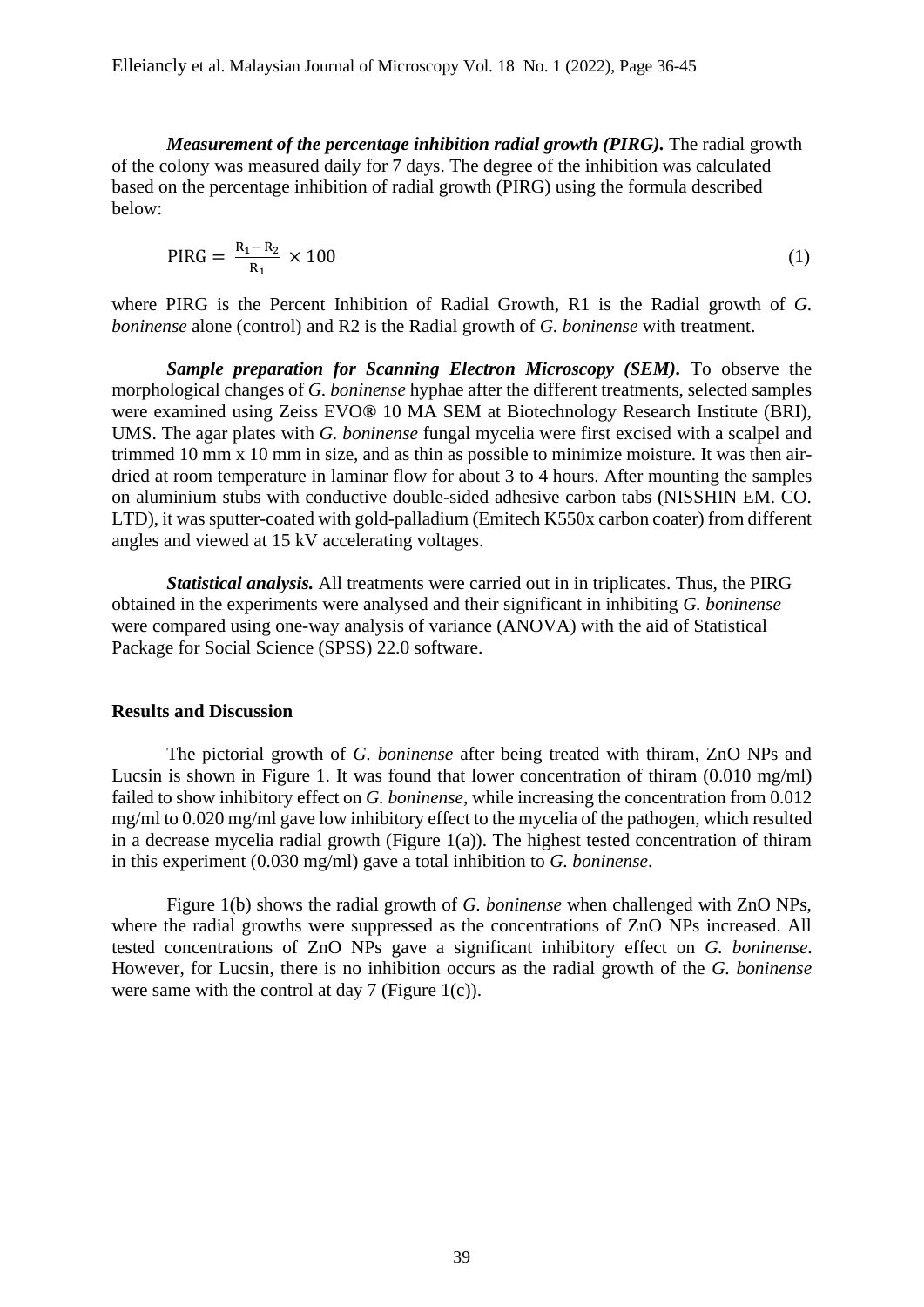



The PIRG of *G. boninense* with different treatments at day 7 was recorded and are shown in Table 1. The highest tested concentration of thiram in this experiment (0.030 mg/ml) was found to have a 100% PIRG on *G. boninense.* Investigation under SEM shows that *G. boninense* after being challenged with thiram resulted in less branches of the fungal mat, damaged and distorted hyphae as shown in Figure 2(B) compared to control in Figure 2(A). This observation is similar to the results report by [15-16]. Meanwhile, all different tested concentrations of ZnO NPs showed an inhibitory effect of more than 50%, with the highest tested concentration (20 mg/ml) giving a PIRG up to 80.37% (Table 1). Similarly, *G. boninense*  challenged with ZnO NPs also resulted with less fungal mat and the strand of the hyphae shows a malformation structure compared to the control as shown in Figure 2(C). In addition, some parts of the hyphae branch were shriveled.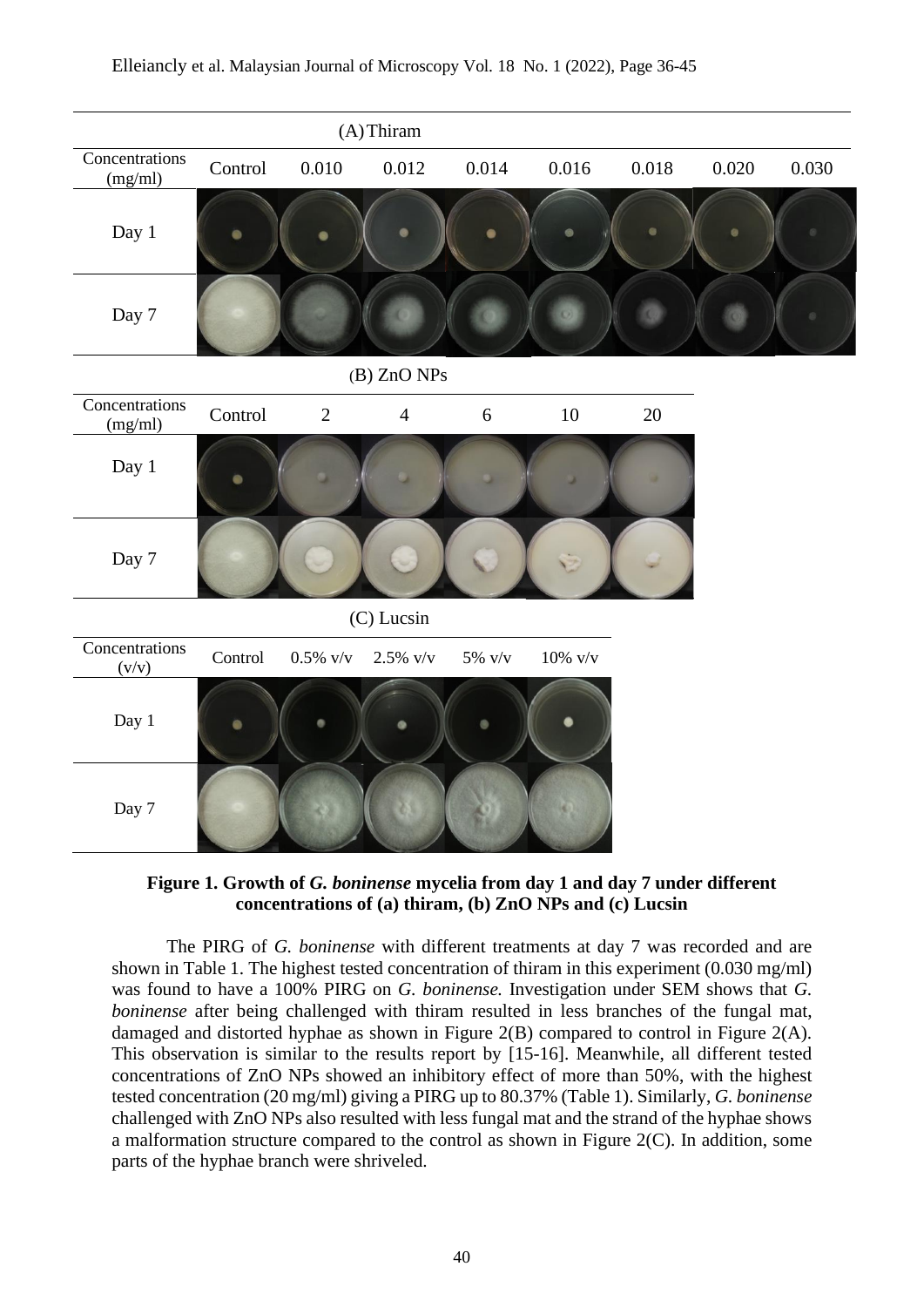Treatment with Lucsin shows no inhibition effect on *G. boninense* mycelia with 0 % of PIRG (Table 1). Investigation under SEM however shows that the morphological structures of the pathogen did show some structural changes as shown in Figure 2(D) compared with the control (Figure 2(A)). There were many small viods on the hyphae branches showing a small ruptured on the branch (marked with arrow) and the hyphal branches were shriveled, distorted and flattened as shown in the figure.

| <b>Treatments</b> | <b>Concentrations</b> | Day 7                         |                   |
|-------------------|-----------------------|-------------------------------|-------------------|
|                   |                       | <b>Radial Growth (cm)</b>     | % PIRG            |
| Control           | $\overline{0}$        | $4.50 \pm 0.00$ <sup>d</sup>  | $0.00 \pm 0.00$   |
| Thiram            | $0.010$ mg/ml         | $4.50 \pm 0.00$ <sup>d</sup>  | $0.00 \pm 0.00$   |
|                   | $0.012$ mg/ml         | $3.43 \pm 0.09^c$             | $23.70 \pm 1.97$  |
|                   | $0.014$ mg/ml         | $3.17 \pm 0.09^c$             | $29.76 \pm 2.10$  |
|                   | $0.016$ mg/ml         | $2.80 \pm 0.10^b$             | $37.76 \pm 2.31$  |
|                   | $0.018$ mg/ml         | $2.25 \pm 0.08^a$             | $50.73 \pm 2.04$  |
|                   | $0.020$ mg/ml         | $2.10 \pm 0.10^a$             | $53.33 \pm 2.23$  |
|                   | $0.030$ mg/ml         | $0.00 \pm 0.00$               | $100.00 \pm 0.00$ |
| ZnO NPs           | $2.0$ mg/ml           | $1.80 \pm 0.10^d$             | $60.00 \pm 2.20$  |
|                   | $4.0 \text{ mg/ml}$   | $1.61 \pm 0.04$ <sup>cd</sup> | $64.03 \pm 1.68$  |
|                   | $6.0$ mg/ml           | $1.50 \pm 0.06^{bc}$          | $66.67 \pm 2.25$  |
|                   | $10.0$ mg/ml          | $1.33 \pm 0.04^b$             | $70.37 \pm 1.68$  |
|                   | $20.0$ mg/ml          | $0.88 \pm 0.02^a$             | $80.37 \pm 0.64$  |
| Lucsin            | $0.5 \%$ v/v          | $4.50 \pm 0.00$               | $0.00 \pm 0.00$   |
|                   | $2.5 \%$ v/v          | $4.50 \pm 0.00$               | $0.00 \pm 0.00$   |
|                   | $5\%$ v/v             | $4.50 \pm 0.00$               | $0.00 \pm 0.00$   |
|                   | $10 \%$ v/v           | $4.50 \pm 0.00$               | $0.00 \pm 0.00$   |

**Table 1. Inhibitory effect of different treatments against** *Ganoderma boninense* **mycelia growth**

\* Values presented are means of three replicates ± standard deviation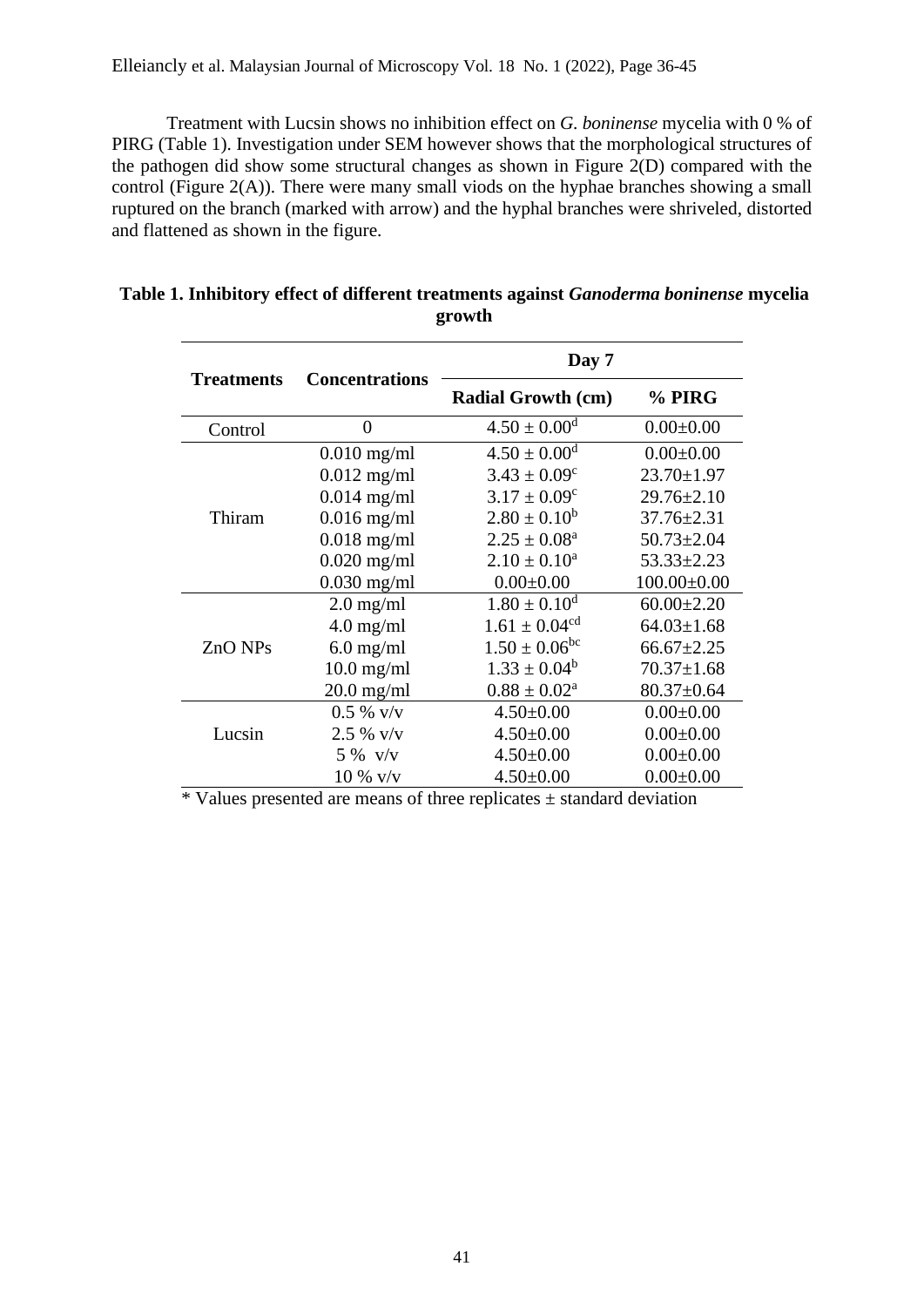

# **Figure 2. Antifungal effects of different treatments on mycelia of** *G.boninense* **at day 7. (A) The healthy dense of mycelium branches in control, (B) less fungal mat with distorted and damaged hyphal after treated with thiram (0.020 mg/ml), (C) less fungal mat with malformation structure of hyphal strand after challenged with ZnO NPs and (D) Mycelia with the presence of many holes on the hyphae branches after being treated by Lucsin. Scale bar: 50 µm.**

Thiram is popularly known as a contact fungicide that acts by inhibiting the growth of the fungal mycelia and several thiol-containing enzymes in the respiration of the fungi. Thiram affects multiple target sites and interferes with various fungus metabolic processes, therefore thiram has a very low risk of causing fungicide resistance where it is unlikely for the fungus to develop all the mutations necessary for the resistance simultaneously. Thiram also affects the depletion of glutathione (GSH) and intracellular inactivation of GSH reductase because of the disulfide bridge in the structures of the fungicide [17]. Lack of GSH could lead to disturbance in such cellular processes and could make the fungi cells more vulnerable. At lower thiram concentration (0.010 mg/ml), the depletion of GSH may be insufficient to disturb the cellular processes; therefore the *G. boninense is* steadily similar to the control. However, thiram with concentration of 0.012-0.020 mg/ml showed a significant increase of inhibitory effect which suggests that thiram is capable of depleting the GSH of the pathogen, but at higher concentration. The highest tested concentration of thiram (0.030 mg/ml) had caused a major destruction and further damage to the cellular antioxidant system of the pathogen which led to a total inhibition of *G. boninense* as observed on day 7.

As for ZnO NPs, when identifying the antifungal compound of the nanoparticles, the element to consider is the "action site" which includes the cell wall, cell membrane, RNA and DNA, as well as the surface properties of the targeted fungus. The cell wall of the fungus might be the target and the ZnO, however, has to take account on the surface physiochemical of ZnO which is the size and shape that might affect its toxicity [18]. ZnO NPs may cause damage to cellular of microbial cell membranes, resulting in cytoplasm leakage and bacterial cells death [19]**.** Other researchers also reported that the production of reaction oxygen species (ROS) is the primary mechanism responsible for the antifungal activity of ZnO NPs. The generation of ROS caused oxidative stress, which may cause damage to the cell membrane, cellular proteins,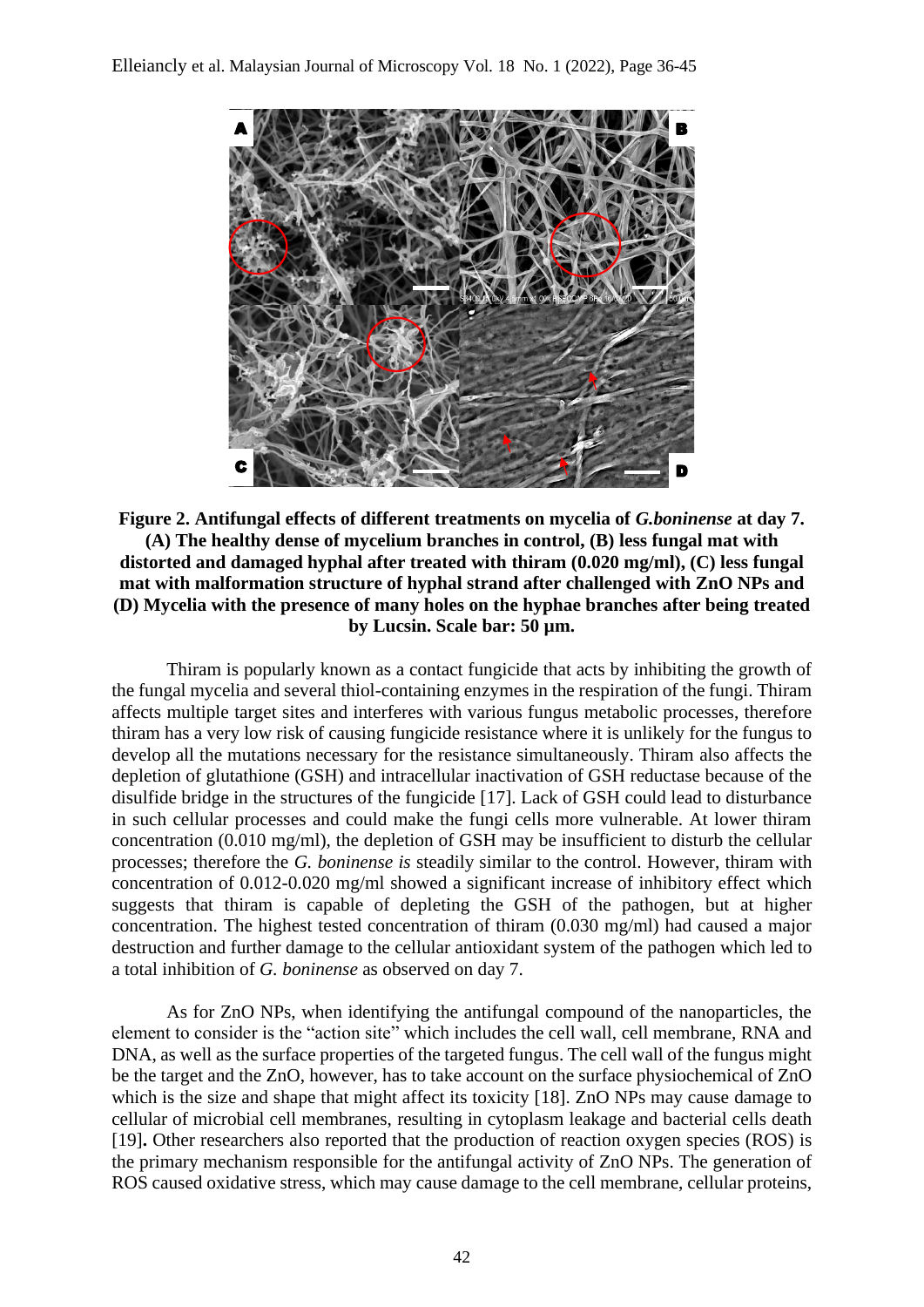and nucleic acids that may eventually resulted in cell death. This is because the synthesis of β-1 3-D-glucan synthase (FKs1p) is particularly important in fungus cell walls, and/or on *N*acetylglucosamine (*N*-acetyl-D-glucose-2-amine), which is implicated in the synthesis of the chitin (a most importance of polysaccharide in the cell wall structures) [20]. As the concentration of ZnO NPs increases, the chances of smaller size of ZnO particles to enter the cell wall of the pathogen is higher, disturb the cellular-life activity and therefore the generation of ROS give rise to the oxidative stress that eventually interferes the growth of the pathogen and inhibit it. Observation under SEM suggests similar actions in the interactions between ZnO NPs with *G. boninense* mycelia which contributed to the final inhibition.

When *G. boninense* challenged with Lucsin product, there was no inhibitory effect shown on its radial growth. However, as shown under SEM investigation, some changes in the morphology were observed compared to the control. As it was reported, the *L. plantarum* LBP-K10 isolated from Korean kimchi, or Lucsin, is the most efficient antifungal strain and may be capale to dissipating pyruvate, the end product of glycolysis, which an important branch point in the most organism' sugar metabolism [21]. Cells are known to excrete numerous secondary metabolites for their use, which act as antifungal compounds [22]. Therefore, culture filtrate was selected to be investigated for its possibility to act as antifungal agents. The isolated cyclic dipeptides of *cis-*cyclo(L-Val-L-Pro) and *cis-*cyclo(L-Phe-L-Pro) from the culture filtrate were later reported by Kwak *et al*. as the most potent anti-*Ganoderma* compound [22]. In this paper however, this antifungal activity of Lusin was not shown on PIRG. Nontheless, its antifungal potential is shown under electron microscopy as disturbance of mycelia branches compared to the control. Amongst the potential reasons for this is that the concentration of Lucsin used in this investigation was not high enough and therefore the actual inhibition could not be observed (not shown in PIRG).

### **Conclusion**

*In-vitro* experiments confirmed thiram and ZnO NPs have the capability to inhibit *G. boninense*. The higher concentration of thiram (0.030 mg/ml) can kill the pathogen while increasing the concentration of ZnO NPs up to 20 mg/ml gave a PIRG of 80.37% against this pathogen. Investigation under SEM supports the antifungal activities on *G. boninense* shown in PIRG where less branches of the fungal mat is observed with damaged and distorted hyphae after being challanged using thiram, while ZnO NPs treatment reduces the number of fungal mat and the strand of the hyphae shows a malformation structure. Although the inhibitory effect of Lucsin was not notable from the PIRG assessment, some antifungal activities of the treatment is shown under SEM with some structural changes are observed such as small voids on the hyphae branches, as well as shriveled, distorted and flattened hyphal branches.

### **Author Contributions**

All authors contributed toward data analysis, drafting and critically revising the paper and agree to be accountable for all aspects of the work.

### **Disclosure of Conflict of Interest**

The authors have no disclosures to declare.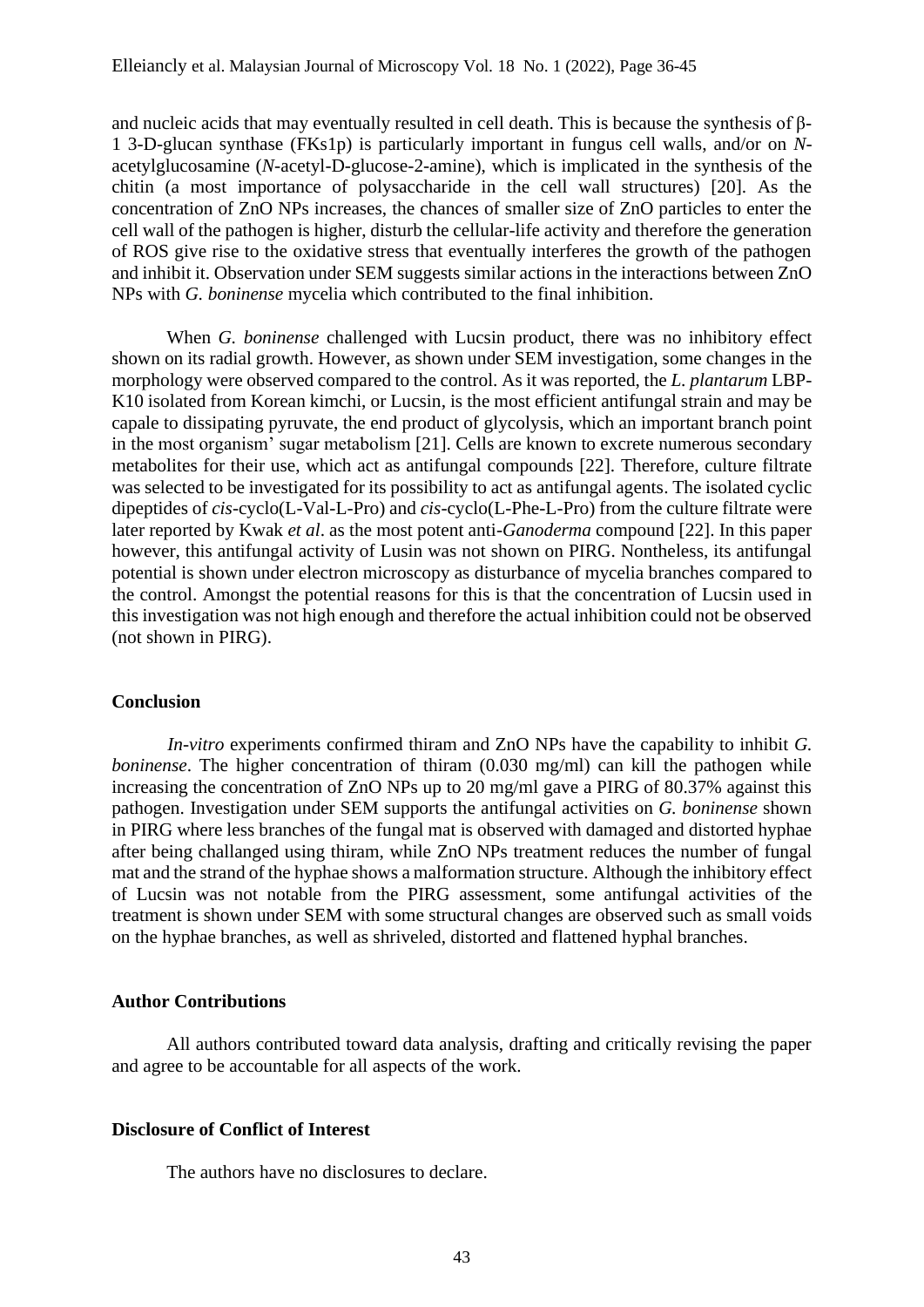## **Compliance with Ethical Standards**

The work is compliant with ethical standards.

# **References**

[1] Alexander, A., Abdullah, S., Rossall, S. & Chong, K. P. (2017). Evaluation of the efficacy and mode of action of biological control for suppression of *Ganoderma boninense* in oil palm. *Pak. J. Bot.,* 49(3) 1193-1199.

[2] Ommelna, B. G., Jennifer, A. N. & Chong, K. P. (2012). The potential of chitosan in suppressing *Ganoderma boninense* infection in oil palm seedlings. *J. Sustain. Sci. Manag*., 7 186-192.

[3] Alexander, A. & Chong, K. P. (2014). Combination of biological agents in suppressing colonization of *Ganoderma boninense* of basal stem rot. *Am. -Eurasian J. Sustain. Agric*., 8(7) 1-7.

[4] Chong, K. P., Eldaa, P. A. & Jedol, D. (2014). Relation of *Ganoderma* ergosterol content to Basal Stem Rot disease severity index. *Adv. Environ. Biol*., 8(14) 14-19.

[5] Kuntom, A., Ai, T. Y., Kamaruddin, N. & Beng, Y. C. (2007). Pesticide application in the oil palm plantation. *Oil Palm Bull*., 54 52 - 67.

[6] Vigneshwaran, N., Kumar, S., Kathe, A. A., Varadarajan, P. V. & Prasad, V. (2006). Functional finishing of cotton fabrics using zinc oxide–soluble starch nanocomposites. *Nanotechnology,* 17(20) 5087.

[7] Azam, A., Ahmed, A. S., Oves, M., Khan, M. S., Habib, S. S. & Memic, A. (2012). Antimicrobial activity of metal oxide nanoparticles against Gram-positive and Gram-negative bacteria: a comparative study. *Int J Nanomedicine,* 7 6003.

[8] Ditaranto, N., van der Werf, I. D., Picca, R. A., Sportelli, M. C., Giannossa, L. C., Bonerba, E. & Sabbatini, L. (2015). Characterization and behaviour of ZnO-based nanocomposites designed for the control of biodeterioration of patrimonial stoneworks. *New J Chem*, 39(9) 6836-6843

[9] Li, H., Liu, L., Zhang, S., Cui, W. & Lv, J. (2012). Identification of antifungal compounds produced by *Lactobacillus casei* AST18. *Curr. Microbiol*.*,* 65 156-161.

[10] Trabocchi, A., Scarpi, D. & Guarna, A. (2008). Structural diversity of bicyclic amino acids. *Amino Acids* 34 1-24.

[11] Magnusson, J., Ström, K., Roos, S., Sjögren, J. & Schnürer, J. (2003). Broad and complex antifungal activity among environmental isolates of lactic acid bacteria. *FEMS Microbiol. Lett.,* 219 129-135.